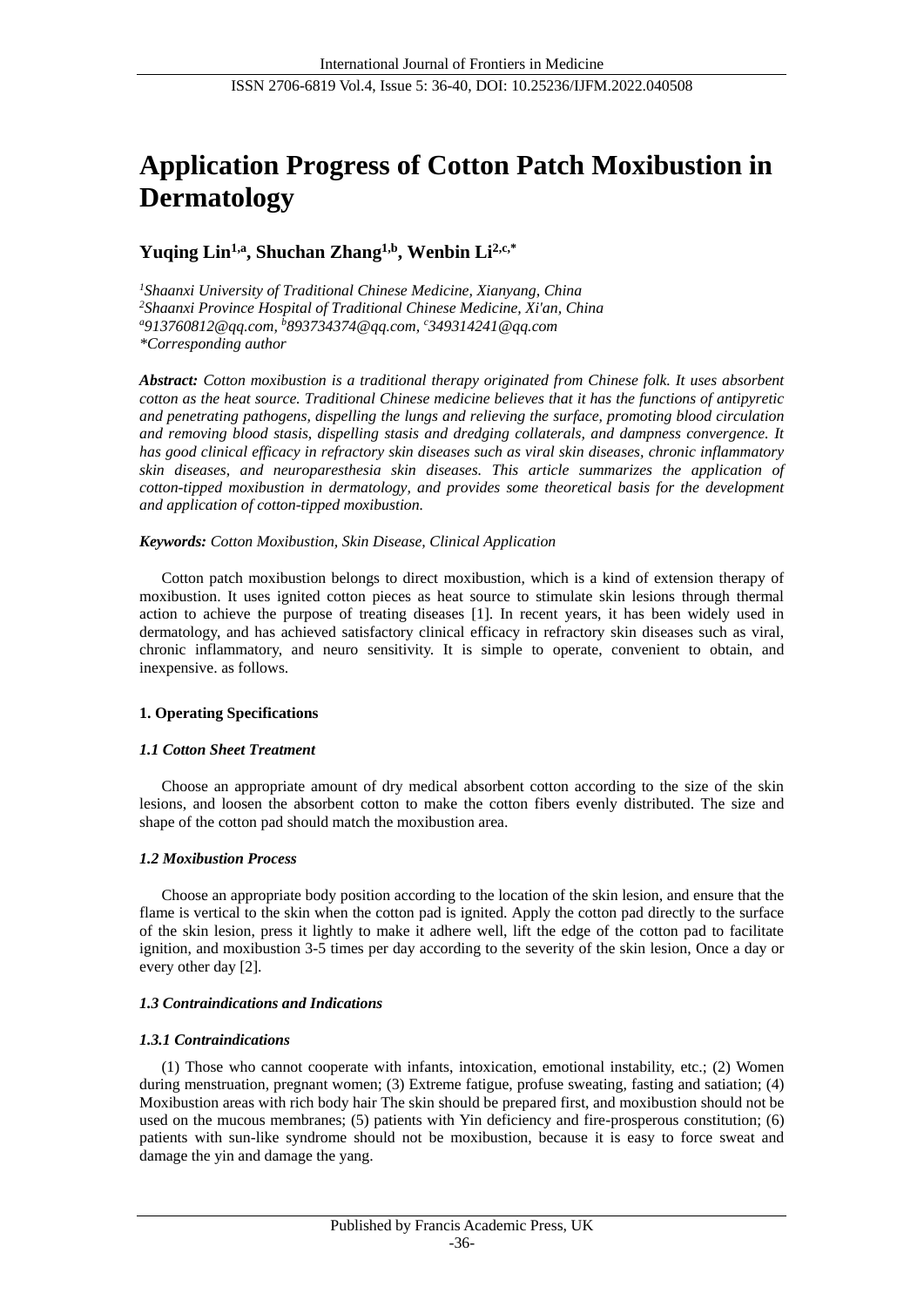## *1.3.2 Indications*

Psoriasis, herpes zoster and post-herpetic neuralgia, lichen simplex chronicus, prurigo nodularis, cutaneous amyloidosis and other viral, chronic inflammatory, and neuroparesthesia skin diseases. It can be used alone or in combination with other acupuncture methods [3].

## **2 Clinical Role**

## *2.1 Relieving Fever and Removing Pathogenic Factors*

Chinese medicine believes that the lungs govern the qi of the whole body, and the Wei qi governs the opening and closing of the stomach. If the lungs and guards have sufficient qi, and the stomach is opened and closed in an orderly manner, the body will not be easily invaded by external pathogens. If the qi can't lose the cloth, the stagnation will turn into heat, and the evil heat will suffocate. The local warming effect of cotton-tipped moxibustion can stimulate the pores to open and the hair orifices are unobstructed, which can evacuate the external pathogens, open the back of the body, and give the pathogens a way out. Or the evil qi of wind and heat in the lungs and guards, and it is dissolved with sweat to play a role in reducing fever, which is in line with the theory of "opening the gate of hell" in traditional Chinese medicine [4].

Modern medicine has also confirmed that the effect of warming can accelerate blood circulation, eliminate granulation edema, enhance the fluidity and permeability of cell membranes, facilitate the in-depth absorption of drugs, and promote the production of IL-2, interferon C and TNF- $\alpha$  by Natural Killer cells, the levels of C3, and C4 are also significantly increased, and can restore and promote the activity of lymphocytes, improve the thymus index, and have the effect of immune enhancement and adjustment, which is also in line with the scientific content of "heat syndrome can be moxibustion" [5].

## *2.2 Activating Blood and Removing Blood Stasis, Dispelling Arthralgia and Dredging Collaterals*

Cotton patch moxibustion can dilate capillaries, promote local blood and lymph circulation, enhance local skin tissue metabolism and regeneration, reduce vascular peripheral resistance, reduce blood viscosity and hematocrit, and its thermal stimulation can activate blood vessels, improve blood rheology, correct ischemic hypoxia and endocrine disorders caused by blood stasis, can increase superoxide dismutase activity, reduce the content of malondialdehyde, and improve the disorder of oxygen free radical metabolism during blood stasis. It is in line with the functions of traditional Chinese medicine to activate blood and remove blood stasis, and to disperse arthralgia and dredging collaterals. Studies have shown that moxibustion can significantly improve Qi deficiency and blood stasis, as well as blood deficiency and blood stasis [6-7].

Chinese medicine believes that the disease of the collaterals is particularly related to the skin. The theory of collateral disease believes that "the collaterals govern blood", and the smooth flow of collaterals is the basis for the normal operation of qi and blood. However, the collaterals are small and the blood flow is slow, so all collaterals are very susceptible to pathogens, and they are all over the body, with internal collaterals, internal organs, and external limbs. The knot is blocked, blocked and blocked in the floating network and the sun network. Therefore, in the treatment of skin diseases, the method of dredging the collaterals should be used to make the evil qi have a way out, and the normal function of the collaterals can be guaranteed by restoring the smoothness of the collaterals. During the treatment of cotton-tipped moxibustion, the effect of high temperature through the benign adjustment effect of the meridians and acupoints, makes the stomach open, the blood and qi are warm, and the blood stasis is dispersed with the temperature, the blood is unblocked, the qi and blood are smooth, and the pathogenic factors are expressed. Evil is solved from the skin [8].

#### *2.2 Reducing Dampness and Sores*

Moxibustion is warm in nature and fire in elevating. Moxibustion with cotton pads directly applies moxibustion to the lesions. Its warming effect directly acts on the skin lesions, increases the elevating effect, causes local contraction, reduces water exudation, promotes wound convergence, and accelerates Herpes scabs and skin lesions repair, also reduce skin lesions infection caused by scratching.

Modern research believes that fire moxibustion has a benign regulatory effect on local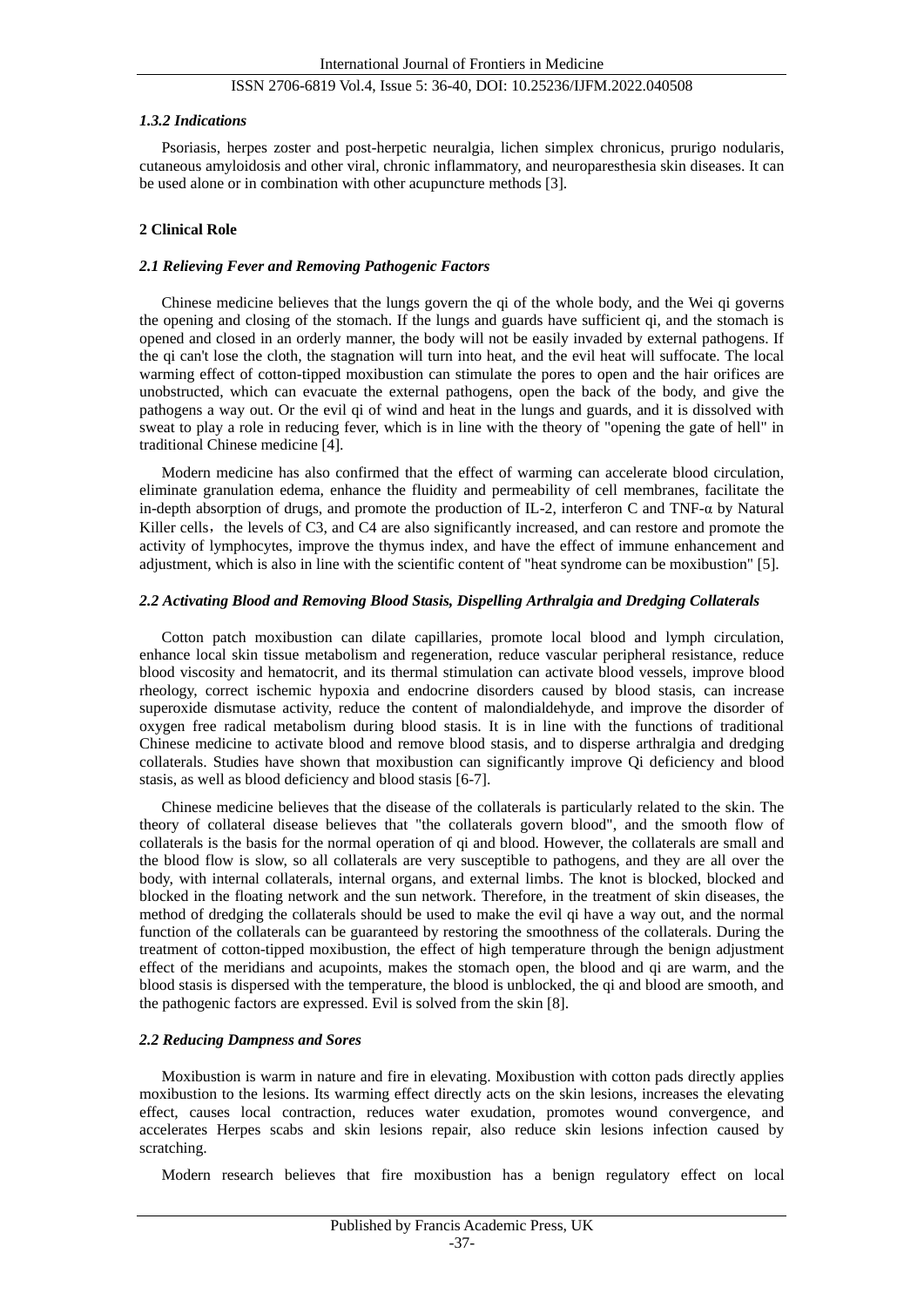microcirculation and inflammatory factors. Its warming properties stimulate epidermal cells and nerves, not only improve the phagocytic ability of white blood cells, but also inhibit the production and release of inflammatory transmitters such as TNF and IL-1. Promoting the dissipation and absorption of inflammatory products can reduce and prevent delayed allergic reactions in the body, and achieve the purpose of eliminating edema and dry wounds [9].

## *2.3 Analgesic and Itching*

The etiology and pathogenesis of pruritus are mostly related to wind pathogens. The wind is vented, and it is easy to cause the disorder of qi and blood to flow. The long-term stay of wind evil can cause blockage of the collaterals, and the skin will suffer from disease due to lack of nourishment. In addition, wind evil can be mixed with other evil qi, creating conditions for six evils to cause disease [10]. The thermal effect of cotton-tipped moxibustion can run local qi and blood, disperse wind-cold and dampness in the body, and can also help upright qi, warm yang qi, increase yang qi, and overcome cold and dampness, playing a two-way regulating effect [11].

Both pain and itch are the body's self-protection, and some of the receptors that transmit pain and itch are overlapping each other in the dorsal root ganglia. Primary sensory neurons of the same type as the primary sensory neurons that sense pain and itch can sense different stimuli such as pain and itch at the same time. An interneuron expressing Bhlhb5 (ie Beta3a, helix-loop-helix 5 antibody) in the superficial dorsal horn of the spinal cord can inhibit the itching produced by substances such as histamine, and weaken the scratching response. The inhibitory effect is also reduced. In addition, some neuroactive substances involved in the transmission and regulation of pain information are also involved in the transmission and regulation of itch information, which coincides with the Chinese medicine belief that "itch is less painful, and pain is more itchy". The fiery stimulation of cotton-padded moxibustion not only has an effect similar to capsaicin, but also suspends the signal conduction of sensory nerves to the central nervous system, causing desensitization of skin nerves, affecting itching mediators, and achieving the purpose of relieving itching, analgesia and promoting skin lesion recovery [12].

## **3 Dermatological Clinical Applications**

## *3.1 Psoriasis*

At present, the western medical treatment plan for psoriasis is mainly based on local symptomatic treatment, with a certain recurrence rate and large adverse reactions. Chinese medicine believes that blood fever is the key factor in the onset of the disease, and the dialectics are "blood fever", "blood stasis" and "blood deficiency". The cotton moxibustion method can not only activate the blood circulation, publicize the qi and blood, but also warm and disperse the cold and evil, and promote the operation of qi and blood. Miao Qixiang first used a skin needle to partially puncture, and then carried out cotton moxibustion treatment, and the results were effective in 32 patients [13].

## *3.2 Herpes zoster and Sequelae Neuralgia*

Herpes zoster is an acute viral infectious skin disease, often accompanied by severe sequelae neuralgia, with a longer course. Thermal moxibustion can cause coagulating necrosis of the virus without damage to normal tissues. Yu Chang et al. used simple cotton moxibustion to treat shingles, and patients did not have sequelae of neuralgia after half a year [14].

## *3.3 Neurodermatitis*

The etiology of neurodermatitis involves mechanisms such as mental anxiety, cerebral cortex excitation, and inhibitory dysfunction [15], and Western medicine treats it as topical corticosteroids and oral antihistamines, but it is easy to recur after discontinuation [16]. Yang Yunkuan, Wang Zhan, and Diao Canyang combined with plum blossom needle percussion on the basis of cotton moxibustion, and the results showed that this method had significant advantages over simple external hormones in reducing the area of skin lesions and alleviating itching symptoms, and the recurrence rate was lower [17].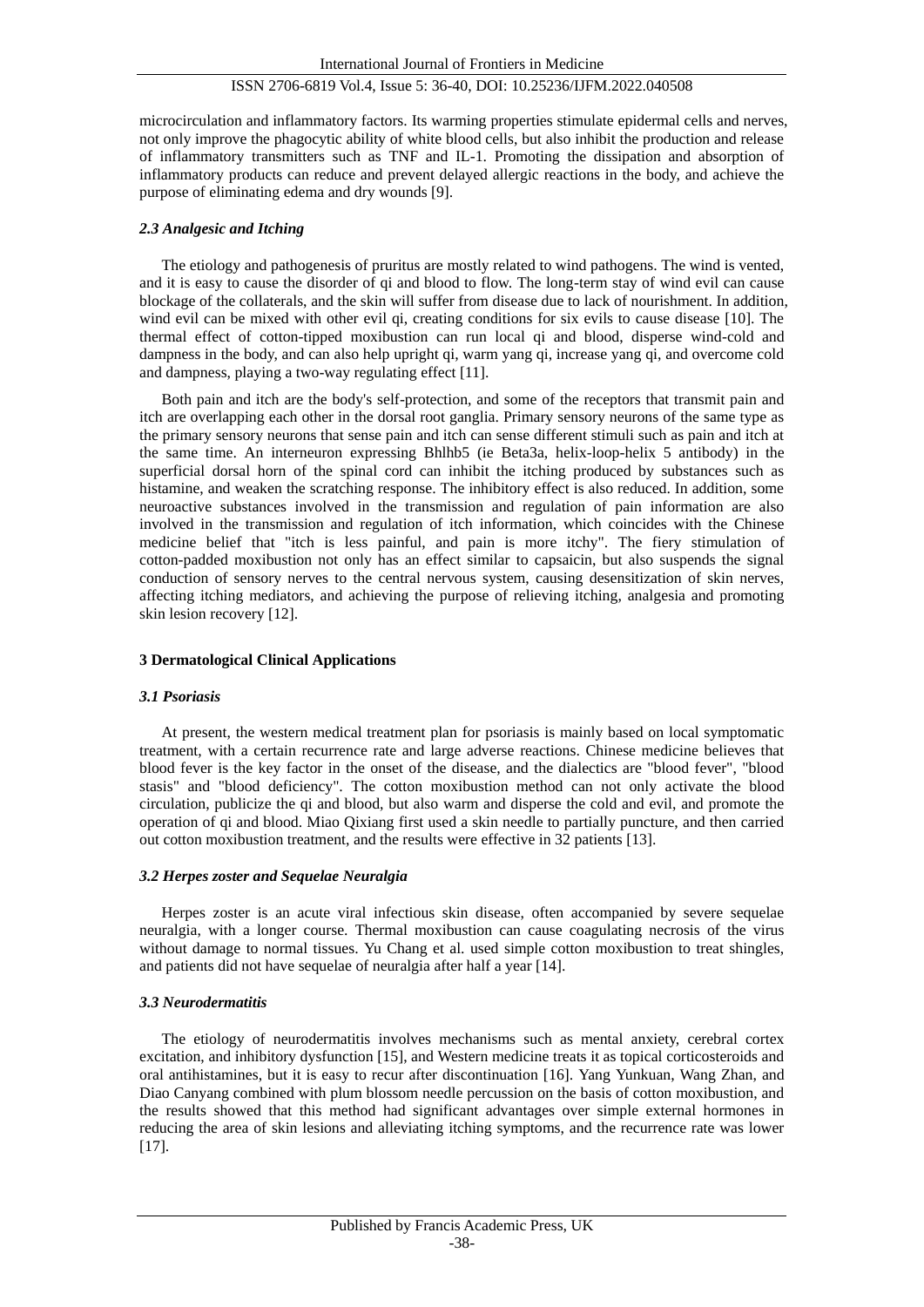#### *3.4 Skin Amyloidosis*

Western medical treatment of amyloid skin is mainly based on glucocorticoid combination preparations, but it is easy to repeat after discontinuation [18]. The treatment of amyloidosis of the skin is related to its role in regulating both cellular and humoral immune function [19]. Zhang Jian et al. used skin acupuncture combined with cotton moxibustion to treat skin amyloidosis, and compared with topical halomethasone cream, cotton moxibustion can significantly improve the degree of skin lesion hypertrophy and itching symptoms of skin amyloidosis [20].

## **4 Precautions and Adverse Reactions**

## *4.1 Precautions*

(1) The thickness of the cotton sheet should be uniform and leave no holes to prevent uneven temperature of the cotton sheet during moxibustion. (2) When applying moxibustion, the environment should be quiet and windless, and the operation should be gentle to avoid burns or accidents caused by the movement of the cotton pad. (3) Ensure that the flame is vertically upward when applying moxibustion, so as not to burn the surrounding skin tissue and accessory organs. (4) When the cotton tablet is not served, a little oily medium can be applied to the moxibustion area to increase the adhesion of the cotton sheet. (5) Medical degreasing cotton should be used, and other alternative cotton products that can be burned should not be used.

## **5. Summary and Outlook**

The cotton moxibustion method has clinically confirmed that its effect is remarkable, the operation is simple, the treatment cost is low, and the adverse reactions are few, which is worth further clinical promotion. Cotton moxibustion has the effects of antipyretic and dispelling pathogens, dispelling the lungs and relieving external appearance, promoting blood circulation and removing blood stasis, dispelling arthralgia and dredging collaterals, reducing dampness and curbing sores, relieving pain and itching.It can improve psoriasis, neurodermatitis, hypertrophic lesions of amyloidosis of the skin, relieve the pain of herpes zoster, promote herpetic scabs and reduce the occurrence of sequelae neuralgia, and reduce the itching of skin lesions.

Under the correct preparation and operation, there are few adverse reactions, and the safety is high, but its visual impact is stronger, which is easy to cause patients to panic and refuse treatment, so it is necessary to fully inform patients before treatment and clarify their contraindications and indications. Whether cotton moxibustion can alleviate the symptoms of eczema exudation, blisters, and itching, whether it can alleviate the pain symptoms of herpes simplex, whether it is effective for the infiltration or hypertrophic dry cracking of chronic eczema, and whether it can alleviate the symptoms of keratosis-type ringworm of hands and feet. These have yet to be further validated clinically.

#### **References**

*[1] Shen Yinrong. Moxibustion Therapy. Beijing: China Traditional Chinese Me-dicine Press, 2002: 10-13.*

*[2] Hao Lifang, Zhao Lixin, Wang Pengrui. Standardization of Cotton-Spreading Moxibustion Pads. Chinese Folk Therapy, 2020, 28(24): 39-41.*

*[3] Wang Dong, Song Junsheng. Discussing the Contraindications of Moxibustionfrom the Classical Theory of Traditional Chinese Medicine. Henan Traditional Chinese Medicine, 2019,39(03):336-339.*

*[4] Li Hua, Gao Yuanyuan, Zuo Xiaohong. A Brief Analysis of the Treatment Method of "Giving Evil a way out". Heilongjiang Traditional Chinese Medicine, 2011, 40(06): 7-8.*

*[5] Zhu Yihui. The Minimally Invasive Effect of Moxibustion and the Antipyreticmechanism of moxibustion. Chinese Journal of Natural Medicine, 2001(01):57-58.*

*[6] Tang Guangliang, Song Xiaoge, Hou Zhengming. An Experimental Study on the Anti-Inflammatory and Immune Effects of Moxibustion Therapy. Chinese Acupuncture, 1997(04):233-235.*

*[7] Deng Baiying, Luo Minran, Xie Gangong. Observation on the Short-Term Effects of Purulent Moxibustion on Hemorheological Indexes. Journal of ChineseMedicine, 2003(03):372-376+378.*

*[8] Pang Yanyang, Yang Xiaohong, Luo Hongbin. Based on the Theory of Collateral Disease to Explore the Leverage Effect of Shallow Skin Needling in Dermatological Diseases. Zhonghua Journal*